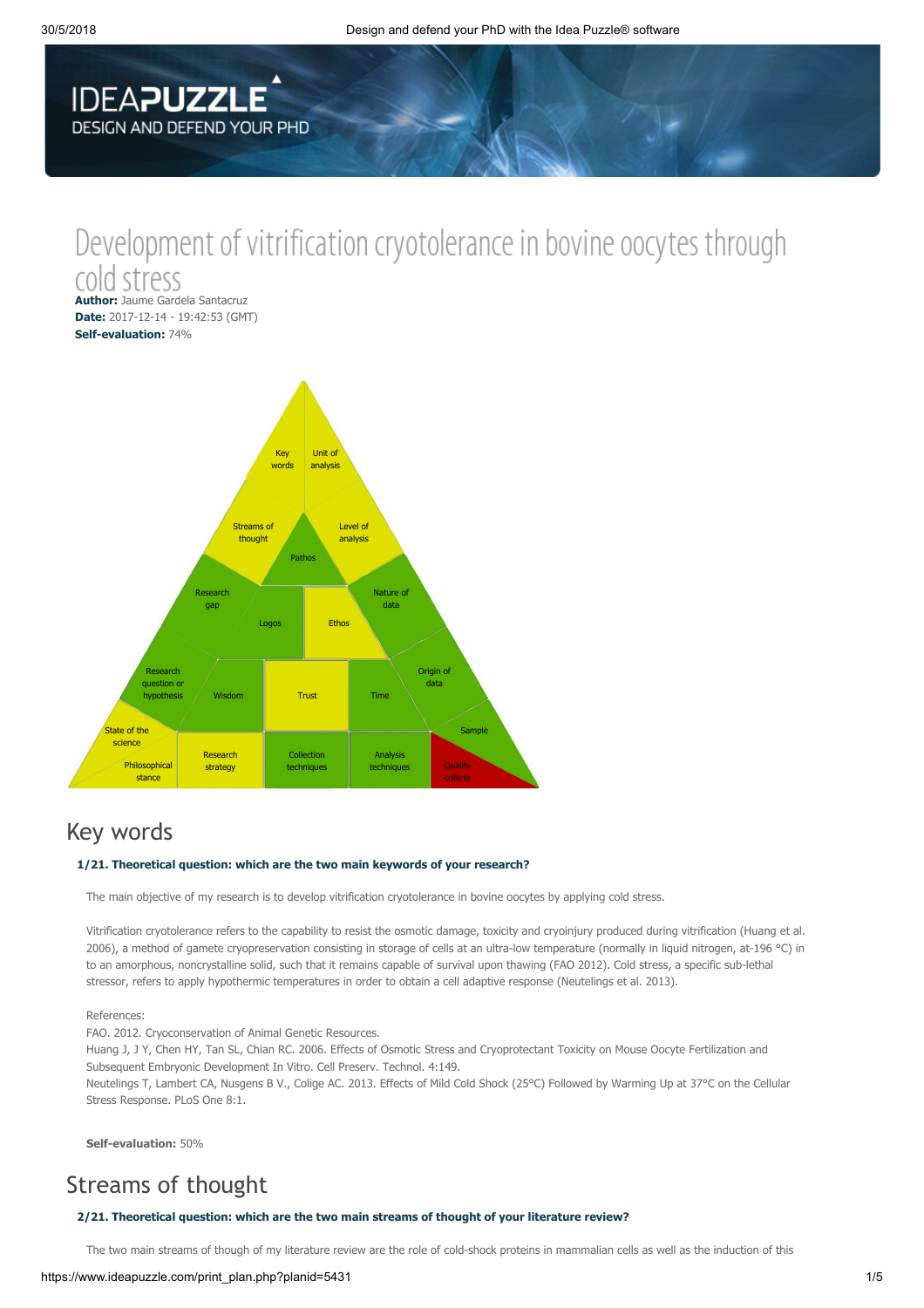proteins in oocytes and embryos.

The exposure to mild hypothermic cold-shock (32 ºC) induces the expression of cold-shock proteins (CSP). The only two characterized CSP in mammals are the cold-inducible RNA-binding protein (CIRBP) and the RNA-binding motif protein 3 (Liao et al. 2017). CIRBP, also called CIRP and A18 hnRNP, is a constitutively expressed CSP highly conserved among different species which its expression is present in a large variety of tissues and cells, including the ovaries among others (Zhong and Huang 2017). CIRBP expression is increased in response to cold-stress, but it should be noted that variations exist in the response of CIRBP homologs between species (Zhong and Huang 2017). CIRBP is involved in several cellular processes such as cellular proliferation and cell survival (Liao et al. 2017; Zhong and Huang 2017). Although it is mainly located in the nucleus, CIRBP can be subjected to cytoplasmic translocation upon certain stress conditions such as osmotic pressure or heat shock (De Leeuw et al. 2007). Nevertheless, an isoform of CIRBP called xCIRP2 was mainly localized in the cytoplasm of Xenopus oocytes (Matsumoto et al. 2000). Moreover, CIRBP was localized in mouse spermatids cytoplasm in contrast with the nuclear location of CIRBP in spermatocytes (Nishiyama et al. 1998) and spermatogonial cells (Masuda et al. 2012). Taken together, these findings have been suggested that CIRBP might be nuclear in somatic cells while the distribution in haploid cells might be cytoplasmatic.

Although Matsumoto et al. (2000) did not observe an increase of the xCIRP2 protein expression in Xenopus oocytes treated with cold, some studies reported an increase of Cirbp gene expression after mouse oocyte and embryo vitrification and slow freezing (Shin et al. 2011; Wen et al. 2014). In somatic cells, Neutelings et al. (2013) reported some re-programming gene expression induced in somatic cultured cells caused by return to normothermia after hypothermic conditions.

#### References:

De Leeuw F, Zhang T, Wauquier C, Huez G, Kruys V, Gueydan C. 2007. The cold-inducible RNA-binding protein migrates from the nucleus to cytoplasmic stress granules by a methylation-dependent mechanism and acts as a translational repressor. Exp. Cell Res. 313:4130. Liao Y, Tong L, Tang L, Wu S. 2017. The role of cold-inducible RNA binding protein in cell stress response. Int. J. Cancer 141:2164. Masuda T, Itoh K, Higashitsuji H, Higashitsuji H, Nakazawa N, Sakurai T, Liu Y, Tokuchi H, Fujita T, Zhao Y, et al. 2012. Cold-inducible RNAbinding protein (Cirp) interacts with Dyrk1b/Mirk and promotes proliferation of immature male germ cells in mice. Proc. Natl. Acad. Sci. 109:10885.

Matsumoto K, Aoki K, Dohmae N, Takio K, Tsujimoto M. 2000. CIRP2, a major cytoplasmic RNA-binding protein in Xenopus oocytes. Nucleic Acids Res. 28:4689.

Neutelings T, Lambert CA, Nusgens B V., Colige AC. 2013. Effects of Mild Cold Shock (25ºC) Followed by Warming Up at 37ºC on the Cellular Stress Response. PLoS One 8:1.

Nishiyama H, Danno S, Kaneko Y, Itoh K, Yokoi H, Fukumoto M, Okuno H, Millán JL, Matsuda T, Yoshida O, et al. 1998. Decreased expression of cold-inducible RNA-binding protein (CIRP) in male germ cells at elevated temperature. Am. J. Pathol. 152:289.

Shin MR, Choi HW, Kim MK, Lee SH, Lee HS, Lim CK. 2011. In vitro development and gene expression of frozen-thawed 8-cell stage mouse embryos following slow freezing or vitrification. Clin. Exp. Reprod. Med. 38:203.

Wen Y, Zhao S, Chao L, Yu H, Song C, Shen Y, Chen H, Deng X. 2014. The protective role of antifreeze protein 3 on the structure and function of mature mouse oocytes in vitrification. Cryobiology 69:394.

Zhong P, Huang H. 2017. Recent progress in the research of cold-inducible RNA-binding protein. Furture Sci. OA 3:FSO246.

Self-evaluation: 50%

# Research gap

#### 3/21. Theoretical question: which is the main gap that your research addresses?

Cryopreserved animal germplasm (sperm, oocytes and embryos) has multiple functions and objectives, such as recuperation of breeds or breeding lines in case of catastrophe, serve as a support of "in vivo" conservation or as a substitute if a genetic problem occurs (FAO 2012). Human medicine has also used oocyte cryopreservation as a preventative medical treatment to protect women against premature loss of ovarian function, age-related fertility decline, or cytotoxic therapy (Baldwin et al. 2015). However, there are some difficulties regarding to the application of cryopreservation methods in oocytes due to the large size of these cells and their marked sensibility to cooling injuries (Sprícigo et al. 2012).

Cryopreservation of oocytes has been performed by controlled slow freezing and vitrification in human, mouse and cow models (Rienzi et al. 2016). Better results have been reported in vitrified oocytes compared with slow freezing (Gualtieri et al. 2011; Martínez-Burgos et al. 2011). The use of high concentration of cryoprotectants and the cooling effect of liquid nitrogen during vitrification produce osmotic damage, toxicity and cryoinjury (Huang et al. 2006). Further investigations are needed in order to find the optimal protocol for oocyte vitrification.

References:

Baldwin K, Culley L, Hudson N, Mitchell H, Lavery S. 2015. Oocyte cryopreservation for social reasons: Demographic profile and disposal intentions of UK users. Reprod. Biomed. Online 31:239.

FAO. 2012. Cryoconservation of Animal Genetic Resources.

Gualtieri R, Mollo V, Barbato V, Fiorentino I, Iaccarino M, Talevi R. 2011. Ultrastructure and intracellular calcium response during activation in vitrified and slow-frozen human oocytes. Hum. Reprod. 26:2452.

Huang J, J Y, Chen HY, Tan SL, Chian RC. 2006. Effects of Osmotic Stress and Cryoprotectant Toxicity on Mouse Oocyte Fertilization and Subsequent Embryonic Development In Vitro. Cell Preserv. Technol. 4:149.

Martínez-Burgos M, Herrero L, Megías D, Salvanes R, Montoya MC, Cobo AC, Garcia-Velasco JA. 2011. Vitrification versus slow freezing of oocytes: Effects on morphologic appearance, meiotic spindle configuration, and DNA damage. Fertil. Steril. 95:374.

Rienzi L, Gracia C, Maggiulli R, LaBarbera AR, Kaser DJ, Ubaldi FM, Vanderpoel S, Racowsky C. 2016. Oocyte, embryo and blastocyst cryopreservation in ART: systematic review and meta-analysis comparing slow-freezing versus vitrification to produce evidence for the development of global guidance. Hum. Reprod. Update 23:139.

Sprícigo JFW, Morais KS, Yang BS, Dode MAN. 2012. Effect of the exposure to methyl-B-cyclodextrin prior to chilling or vitrification on the viability of bovine immature oocytes. Cryobiology 65:319.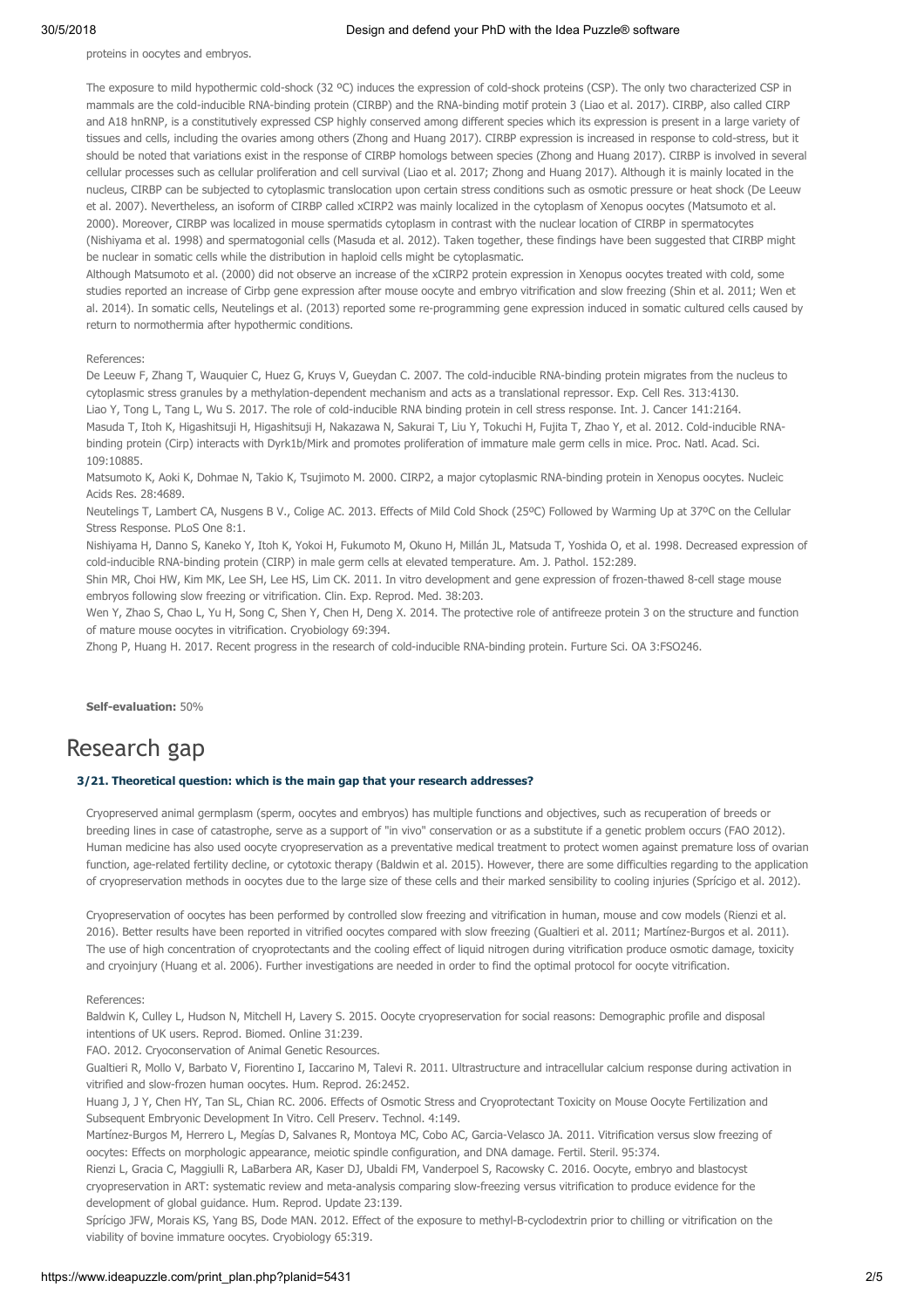Self-evaluation: 100%

# Research question or hypothesis

### 4/21. Theoretical question: which is the main question or hypothesis of your research?

The main question of my research is whether the "in vitro" maturation of oocytes in conditions of hypotermia increases CIRBP activity, and whether this increase in expression of CIRBP could have a beneficial effect on vitrification cryotolerance and developmental competence in oocytes.

Self-evaluation: 100%

# State of the science

### 5/21. Theoretical question: which is the current answer to your research question or hypothesis?

There is no current answer for my research question.

Different strategies have been assessed to improve cryotolerance in mammalian embryology through a temporary increase of general adaptation induced by sub-lethal stressors (Pribenszky et al. 2010) such as high hydrostatic pressure (Gu et al. 2017) and heat stress (Vendrell-Flotats et al. 2017). Cells react against these stress impacts with temporary tolerance of damage thus counteracting the initial stressor (Pribenszky et al. 2010). However, cold stress has not been studied in order to improve cryotolerance in mammalian germ cells and embryos.

References:

Gu R, Feng Y, Guo S, Zhao S, Lu X, Fu J, Sun X, Sun Y. 2017. Improved cryotolerance and developmental competence of human oocytes matured in vitro by transient hydrostatic pressure treatment prior to vitrification. Cryobiology 75:144.

Pribenszky C, Vajta G, Molnar M, Du Y, Lin L, Bolund L, Yovich J. 2010. Stress for stress tolerance? A fundamentally new approach in mammalian embryology. Biol. Reprod. 83:690.

Vendrell-Flotats M, Arcarons N, Barau E, López-Béjar M, Mogas T. 2017. Effect of heat stress during in vitro maturation on developmental competence of vitrified bovine oocytes. Reprod. Domest. Anim. 52:48.

Self-evaluation: 50%

# Philosophical stance

### 6/21. Methodological question: which is the philosophical stance of your research?

The specific term for my research's philosophical stance is quantitative objectivism.

Self-evaluation: 50%

# Research strategy

### 7/21. Methodological question: which is the qualitative, quantitative or mixed method of your research?

The method of my research is quantitative.

Self-evaluation: 50%

# Collection techniques

### 8/21. Methodological question: which are the data collection techniques of your research?

The data collection techniques adopted in my research are based on evaluation of embryological development of young heifer oocytes after being or not vitrified.

Self-evaluation: 100%

# Analysis techniques

### 9/21. Methodological question: which are the data analysis techniques of your research?

The data analysis techniques adopted of my research is based on interpretation of frequencies for oocytes that are capable of reaching an embryonic development up to the blastocyst stage.

On data from each oocyte, a logistic regression will be performed using blastocyst yield as the dependent variable (0 or 1) and replicate and group as independent factors. All variables above will be considered as class variables. Logistic regressions analyses will be performed using RStudio (R version 3.4.4.).

According to Hosmer & Lemeshow (2000), logistic regression involves five steps as follows: 1) preliminary screening of all variables for univariate associations; 2) construction of a full model using all the variables found to be significant in the unvariate analysis; 3) stepwise removal of nonsignificant variables from the full model and comparison of the reduced model with the previous model for model fit and confounding; 4) evaluation of plausible two ways interactions among variables; 5) assessment o model fit using Hosmer-Lemeshow statistics. Variables with univariate associations showing p<0.25 will be included in the initial model. We will continue modelling until all the main effects or interaction

### https://www.ideapuzzle.com/print\_plan.php?planid=5431 3/5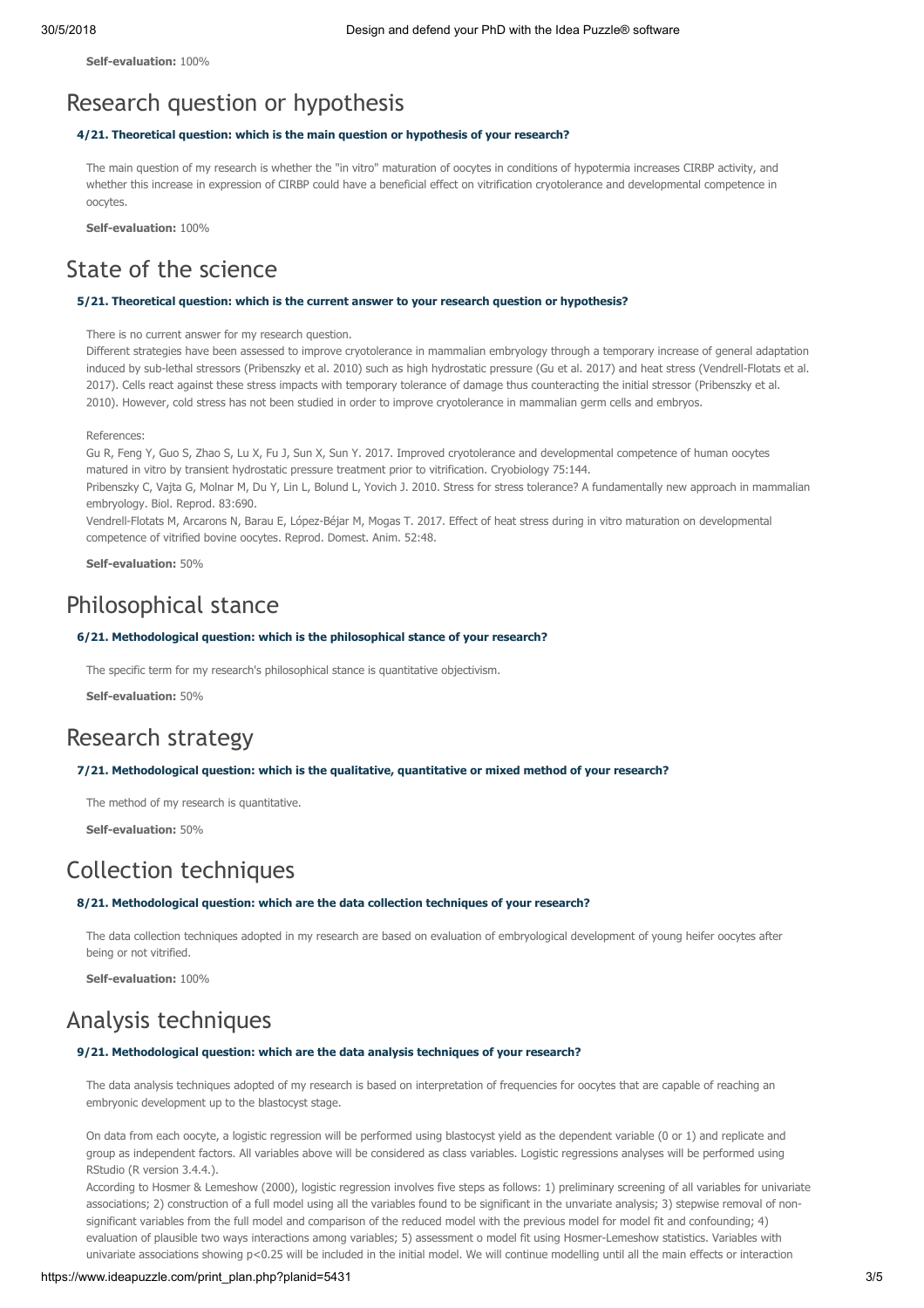terms will be significant according to the Wald statistic at p<0.05.

References:

Hosmer, D.W. & Lemeshow, S. (2000). Applied Logistic Regression. Second Edition. Wiley. New York.

Self-evaluation: 100%

# Quality criteria

#### 10/21. Methodological question: which are the tactics of your research to ensure scientific quality criteria?

In order to ensure scientific quality criteria diverse different approaches will be used including external validity, internal validity, convergent validity and reliability.

A large sample of bovine oocytes will be used for inferential statistic generalisation. Embryo development to the final stage of blastocyst in vitrified and no vitrified oocytes will be used to guarantee internal validity. The triangulation of streams of thought, collection techniques and the origin of data will be assure convergent validity. In our research reliability will be assessed by the replicates of the experiment.

Self-evaluation: 0%

# Unit of analysis

#### 11/21. Empirical question: which is the unit of analysis of your research?

The unit of analysis of my research that I compare in order to operationalize the relationship between vitrification cryotolerance and cold stress are bovine oocytes from young heifers.

Each oocyte will be monitorized at day 2, day 7 and day 8 post "in vitro" fertilization for the propose to assess cleavage (day 2) and blastocyst yield (day 7 and 8).

Self-evaluation: 50%

# Level of analysis

### 12/21. Empirical question: which is the level of analysis of your research?

The level of analysis of my research is individual.

Self-evaluation: 50%

# Nature of data

### 13/21. Empirical question: which is the nature of the data of your research?

The nature of the data of my research is quantitative. It is based on percentages of cleavage and embryo achievement in control and cold stressed bovine oocytes after being or not vitrified.

Self-evaluation: 100%

# Origin of data

### 14/21. Empirical question: which is the origin of the data of your research?

The data of my research is primary obtained from the evaluation of cleavage and embryo development.

Self-evaluation: 100%

### Sample

#### 15/21. Empirical question: which is the sample of your research?

The sample of my research are bovine oocytes obtained from bovine ovaries that will be collected at slaughter from a local abattoir (Escorxador de Mercabarna, Barcelona) and transported to the laboratory to perform the "in vitro" procedures. In order to obtain enough data for statistical analysis, I will replicate the experiment 8 times. For each experiment I will need at least 50 oocytes per group (4 groups: control fresh, control vitrified, cold-shock fresh, cold-shock vitrified = 200 oocytes for experiment, 1 600 oocytes in total). Normally, for one ovary we select 3-4 suitable oocytes for "in vitro" process. For that reason, we expected to use between 540 and 400 young heifer ovaries.

Self-evaluation: 100%

# Pathos

#### 16/21. Rhetorical question: which are the positive and negative emotions of your research?

The development of new strategies for the cryopreservation of bovine oocytes will provide future tools for assisted reproductive technology, not simply in animal husbandry, but also in human medicine. In addition, scientific advances in germplasm cryopreservation could be used for